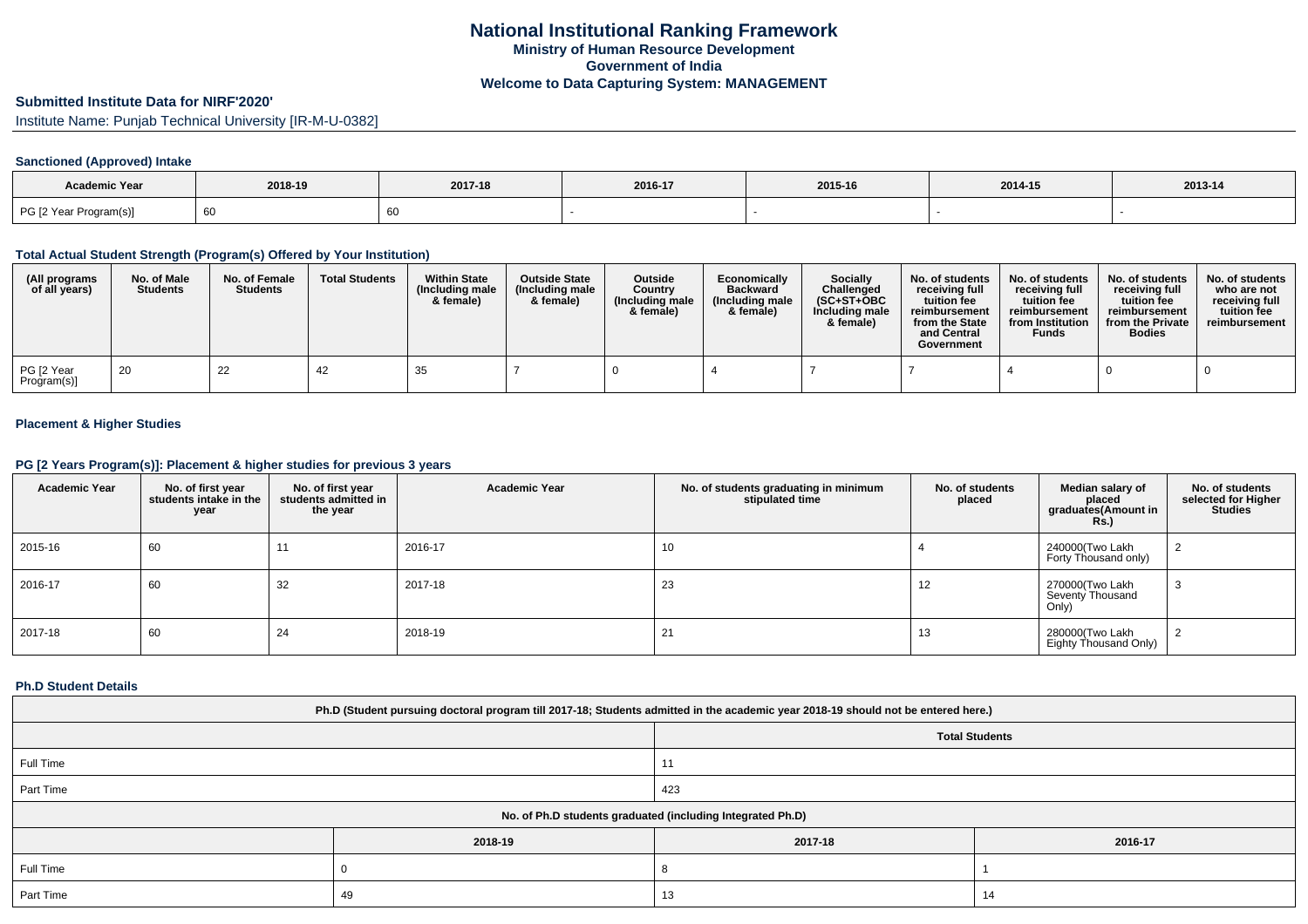#### **Financial Resources: Utilised Amount for the Capital expenditure for previous 3 years**

| <b>Academic Year</b>                                                                                                                                                           | 2018-19                                                                                         | 2017-18                              | 2016-17                                |  |  |
|--------------------------------------------------------------------------------------------------------------------------------------------------------------------------------|-------------------------------------------------------------------------------------------------|--------------------------------------|----------------------------------------|--|--|
|                                                                                                                                                                                | <b>Utilised Amount</b>                                                                          | <b>Utilised Amount</b>               | <b>Utilised Amount</b>                 |  |  |
| Annual Capital Expenditure on Academic Activities and Resources (excluding expenditure on buildings)                                                                           |                                                                                                 |                                      |                                        |  |  |
| Library (Books, Journals and e-Resources only)                                                                                                                                 | 6250368 (Sixty Two Lakh Fifty Thousand Three Hundred Sixty<br>Eight Only)                       | 500000 (Five Lakh Only)              | 200000 (Two Lakh Only)                 |  |  |
| Expenditure on setting up/upgradation of laboratory                                                                                                                            | 0 (Zero)                                                                                        | 0 (Zero)                             | 0 (Zero)                               |  |  |
| Other expenditure on creation of Capital Assets (For setting up<br>classrooms, seminar hall, conference hall, library excluding<br>expenditure on Land , Building, Roads etc.) | 24982987 (TWO CRORE FORTY NINE LAKH EIGHTY TWO<br>THOUSAND NINE HUNDRED AND EIGHTY SEVEN ONLY ) | 250000 (Two Lakh Fifty Thusand only) | 220000 (Two Lakh Twenty Thousand only) |  |  |

## **Financial Resources: Utilised Amount for the Operational expenditure for previous 3 years**

| <b>Academic Year</b>                                                                                                                                                                            | 2018-19                                                                               | 2017-18                                                           | 2016-17                                        |  |
|-------------------------------------------------------------------------------------------------------------------------------------------------------------------------------------------------|---------------------------------------------------------------------------------------|-------------------------------------------------------------------|------------------------------------------------|--|
|                                                                                                                                                                                                 | <b>Utilised Amount</b>                                                                | <b>Utilised Amount</b>                                            | <b>Utilised Amount</b>                         |  |
| <b>Annual Operational Expenditure</b>                                                                                                                                                           |                                                                                       |                                                                   |                                                |  |
| Salaries (Teaching and Non Teaching staff)                                                                                                                                                      | 11376780 (One Crore Thirteen Lakh Seventy Six Thousand<br>Seven Hundered Eighty only) | 12695000 (One Crore Twenty Six Lakh Ninety five Thousand<br>only) | 9300000 (Ninety Three Lakh only)               |  |
| Maintenance of Academic Infrastructure or consumables and<br>other running expenditures (excluding maintenance of hostels<br>and allied services, rent of the building, depreciation cost, etc) | 46890580 (Four Crore Sixty eight Lakh Ninety Thousands Five<br>Hundred Eighty only)   | 1010000 (Ten Lakh Ten Thousand only)                              | 2560000 (Twenty Five Lakh Sixty Thousand only) |  |
| Seminars/Conferences/Workshops                                                                                                                                                                  | $0$ (Zero)                                                                            | 100000 (One Lakh only)                                            | 0 (Zero)                                       |  |

#### **Sponsored Research Details**

| <b>Financial Year</b>                    | 2018-19 | 2017-18 | 2016-17 |
|------------------------------------------|---------|---------|---------|
| Total no. of Sponsored Projects          |         |         |         |
| Total no. of Funding Agencies            |         |         |         |
| Total Amount Received (Amount in Rupees) |         |         |         |
| Amount Received in Words                 | Zero    | Zero    | Zero    |

## **Consultancy Project Details**

| <b>Financial Year</b>                    | 2018-19 | 2017-18 | 2016-17 |
|------------------------------------------|---------|---------|---------|
| Total no. of Consultancy Projects        |         |         |         |
| Total no. of Client Organizations        |         |         |         |
| Total Amount Received (Amount in Rupees) |         |         |         |
| Amount Received in Words                 | Zero    | Zero    | Zero    |

### **Executive Development Program/Management Development Programs**

| .<br>al Year<br>cinancia <sup>.</sup> | 2018-19 | 2017-18 | 2016-17 |
|---------------------------------------|---------|---------|---------|
|---------------------------------------|---------|---------|---------|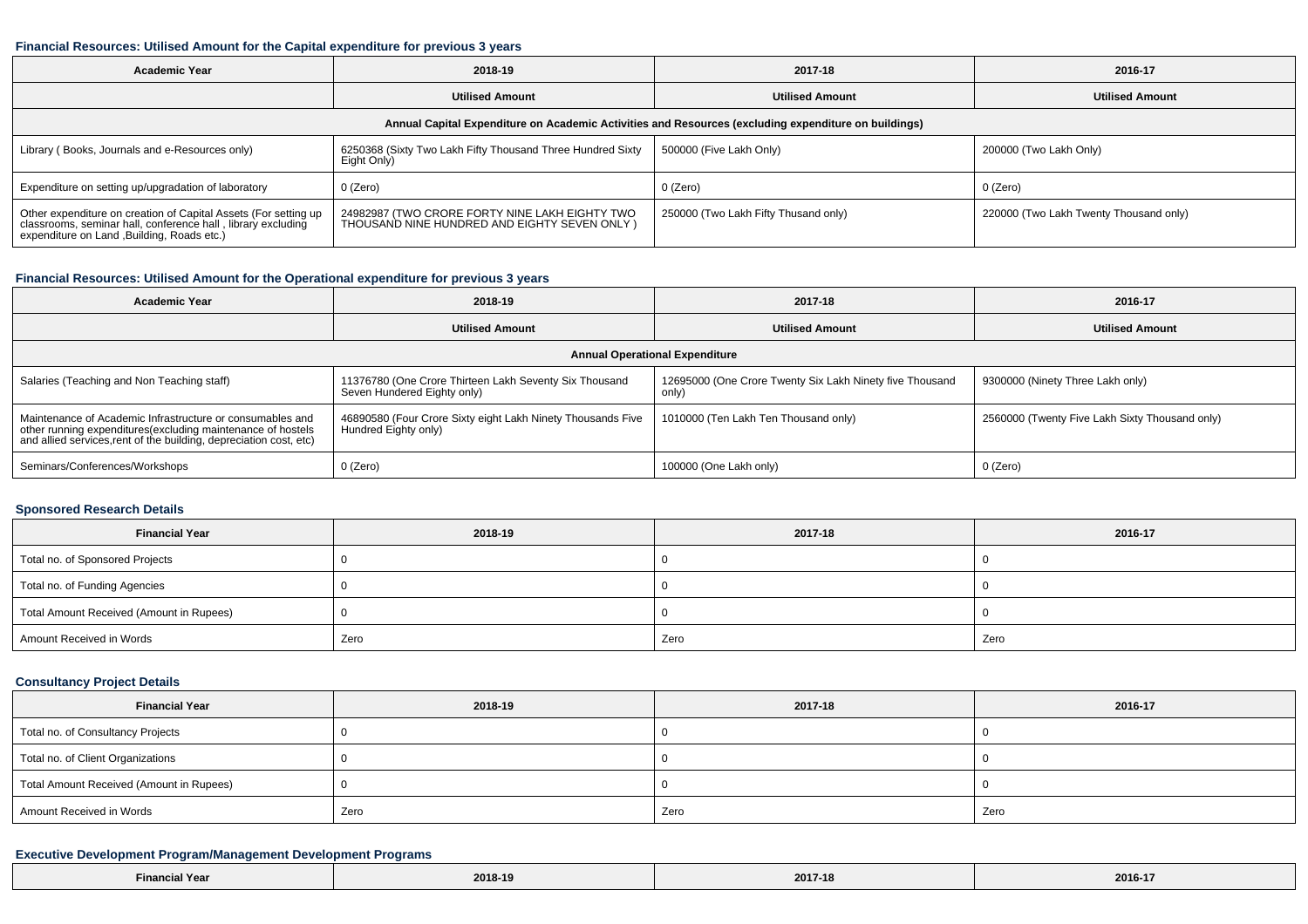| Total no. of Executive Development Programs/ Management<br>Development Programs       | 0    |      |      |
|---------------------------------------------------------------------------------------|------|------|------|
| Total no. of Participants                                                             |      |      |      |
| Total Annual Earnings (Amount in Rupees)(Excluding Lodging   0<br>& Boarding Charges) |      |      |      |
| Total Annual Earnings in Words                                                        | Zero | Zero | Zero |

## **PCS Facilities: Facilities of physically challenged students**

| 1. Do your institution buildings have Lifts/Ramps?                                                                                                        | Yes, more than 80% of the buildings |
|-----------------------------------------------------------------------------------------------------------------------------------------------------------|-------------------------------------|
| 2. Do your institution have provision for walking aids, includingwheelchairs and transportation from one building to another for<br>handicapped students? | Yes                                 |
| 3. Do your institution buildings have specially designed toilets for handicapped students?                                                                | Yes, more than 80% of the buildings |

#### **Awards Details**

| 1. How many faculty member of your institution have received highly reputed national/international awards/recognition from central<br>government agencies in the previous academic year 2018-19 |  |
|-------------------------------------------------------------------------------------------------------------------------------------------------------------------------------------------------|--|
| 2. How many students of your institution have won international awards in the previous academic year 2018-19                                                                                    |  |

### **Accreditation**

## **NBA Accreditation**

| alid NBA Accreditation?<br>e nave a | NC |
|-------------------------------------|----|
|-------------------------------------|----|

#### **NAAC Accreditation**

| 1. Does vour institute have a valid NAAC Accreditation? | NC. |
|---------------------------------------------------------|-----|
|                                                         |     |

# **Village Adoption**

| Have your institute adopted any village under Unnat Bharat Scheme? |  |
|--------------------------------------------------------------------|--|
|                                                                    |  |

## **Faculty Details**

| Srno | Name                 | Age | Designation            | Gender | Qualification | <b>Experience (In</b><br><b>Months)</b> | <b>Is Associated</b><br><b>Last Year</b> | Currently<br>working with<br>institution? | <b>Joining Date</b> | <b>Leaving Date</b>      | <b>Association type</b> |
|------|----------------------|-----|------------------------|--------|---------------|-----------------------------------------|------------------------------------------|-------------------------------------------|---------------------|--------------------------|-------------------------|
|      | Mandeep Kaur         | 30  | Assistant<br>Professor | Female | M.COM         | 16                                      | Yes                                      | Yes                                       | 14-01-2019          | $\sim$                   | Other                   |
| 2    | Mr Kapil Gupta       | 39  | Assistant<br>Professor | Male   | Ph.D          | 192                                     | Yes                                      | Yes                                       | 11-04-2011          | $\sim$                   | Regular                 |
| 3    | Dr Mandeep Kaur      | 37  | Assistant<br>Professor | Female | Ph.D          | 180                                     | Yes                                      | Yes                                       | 19-05-2010          | $\sim$                   | Regular                 |
| 4    | Ms Supriya<br>Babbar | 35  | Assistant<br>Professor | Female | <b>MBA</b>    | 119                                     | Yes                                      | Yes                                       | 18-05-2010          | $\overline{\phantom{a}}$ | Regular                 |
| 5    | Dr Pooja Mehta       | 36  | Assistant<br>Professor | Female | Ph.D          | 150                                     | Yes                                      | Yes                                       | 24-05-2010          | $\sim$                   | Regular                 |